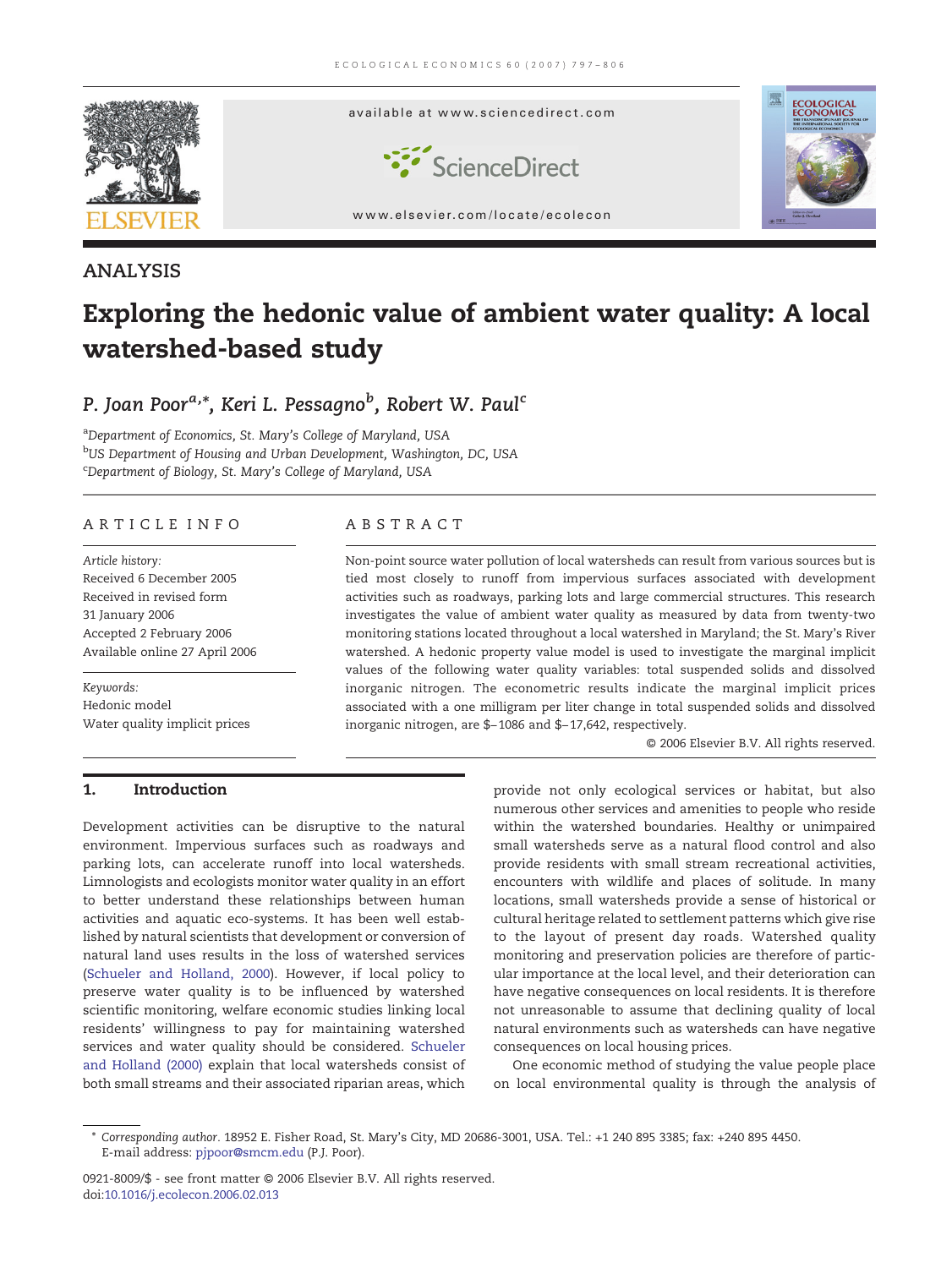real estate transactions via hedonic property valuation models. For water quality valuation studies to be applicable for policy purposes, we must assume a corresponding relationship between residential homeowner utility functions and ambient water quality within their local watersheds. In certain localities where the health of the watershed and its associated tributaries are an integral part of the local culture and heritage such an assumption is realistic. One such area in the United States where there is a lengthy history of local fish harvests and water based recreation is the Chesapeake Bay estuary and its associated tributaries and sub-watersheds. Residents living within jurisdictions adjacent to the Bay tend to be knowledgeable about water quality issues and associated development activities; often to a point where water quality deterioration can become an important local political issue.

The Chesapeake Bay watershed is one such area where people are concerned with the water quality of its numerous tributaries and sub-watersheds; even at very local levels. A recent poll of Virginia voters conducted by the [Chesapeake Bay](#page-8-0) [Foundation \(2004\)](#page-8-0) found that two-thirds of those polled felt the Bay was in fair condition or worse and 63% said their nearest river was in a similar state with respect to water quality. This poll also found that 63% of those polled would support an annual \$50 dedicated user fee on their water bills to fund programs to improve local rivers and the Bay. Similarly, in Maryland, a public opinion poll [\(Marx, 2004\)](#page-9-0) found that there is widespread support for an annual sewer fee of about \$30 (72% support) as well as support for a similar annual septic fee (68% support) where these monies are to go directly toward Chesapeake Bay restoration efforts. Public polls such as these, indicate individuals throughout the Chesapeake Bay watershed value water quality improvement of both the Bay and its tributaries.

This research uses water quality data from the St. Mary's River Watershed; a small localized watershed entirely located within a southern Maryland county which forms a peninsula surrounded by the Potomac and Patuxent Rivers, and the Chesapeake Bay. This region's history dates back to the colonial times and the impact of recent deterioration in water quality on local blue crab and oyster harvests are well publicized and important local issues. We investigate the relationship between water quality variables associated with run-off or impervious surfaces which scientists directly attribute to increase development, and residential housing prices within the St. Mary's River watershed using water quality data from monitors located throughout the watershed. We apply the hedonic property valuation model and estimate the marginal values of ambient water quality as measured by dissolved inorganic nitrogen and total suspended solids.

Hedonic property valuation studies have been used to estimate the marginal implicit prices of numerous environmental amenities including ambient air quality [\(Graves et al.,](#page-9-0) [1988; Smith and Huang, 1993, 1995](#page-9-0)), water quality of streams ([Epp and Al-Ani, 1979; Streiner and Loomis, 1995](#page-8-0)), lakes [\(Boyle](#page-8-0) [et al., 1998, 1999; Gibbs et al., 2002; Michael et al., 1996; Hsu,](#page-8-0) [2000; Poor et al., 2001; Steinnes, 1992](#page-8-0)), and coastal/tidal waters ([Parsons, 1992; Leggett and Bockstael, 2000\)](#page-9-0), as well as proximity studies of environmental disamenities such as hazardous waste sites [\(Lewis and Acharya, 2003; Hite et al.,](#page-9-0) [2001; Ihlanfeldt and Taylor, 2001; Faber, 1998; Palmquist et al.,](#page-9-0) [1997; Kiel, 1995; Kiel and McClain, 1995; Zeiss and Atwater,](#page-9-0) [1990; Michaels and Smith, 1990](#page-9-0)).

As noted above, land use development activities are associated with increased impervious surfaces, which consequently impede local water quality through increase runoff. Numerous land use studies have looked specifically at the external benefits from farmland preservation and associated open-space environmental amenities which include wildlife habitat and wetland and riparian or forest buffers which are directly associated with local water quality; as farmlands are converting for development purposes ([Halstead, 1984; Bergstrom et al., 1985; Beasley et](#page-9-0) [al., 1986; Ready et al., 1997; Nickerson and Lynch, 2001\)](#page-9-0). These land-use spatial studies help explain the indirect impacts that various land uses can have on local water quality when open space is not preserved. However, these spatial land use studies do not directly estimate the implicit marginal values of water quality; rather they indirectly assume the potential impairment of local water quality which can result from various types of land use. Correspondingly, waterfront property studies that incorporate water quality measures have limited spatial analyses. While numerous hedonic property valuation studies exist that estimate the marginal prices of ambient or 'air-shed' quality [\(Smith and Huang, 1993, 1995\)](#page-9-0), we find none that consider the ambient water quality within a local watershed that includes both waterfront and non-waterfront property sales. This paper presents a hedonic analysis of ambient water quality throughout a watershed that uses residential property sales throughout a watershed and considers the water quality measures of total suspended solids (TSS) and dissolved inorganic nitrogen (DIN). Through the use of local watershed environmental quality monitoring data as a direct measure of non-point source pollution, we are able to estimate the associated marginal values. In addition, by using ambient water quality data, we are able to construct a data set which is not limited to waterfront properties. Investigations which link local scientific water quality monitoring data and residential properties located with these watersheds will become increasingly important in a policy context, as more public funds are spent on water quality monitoring activities. In other words, the need to quantify the value of the benefits associated with preserving local watershed quality will become increasing apparent, in order to justify the scientific monitoring costs.

Essentially this research utilizes the hedonic property value model to investigate the marginal value that residents place on water quality within a small localized watershed through the use scientific data from twenty-two monitoring stations located throughout the watershed. Ambient water quality within this watershed is determined almost exclusively from non-point sources associated with impervious surfaces which are directly related to development or land use activities and to a lesser extent agricultural runoff. The following sections include a review of related literature; a review of the hedonic theory; a description of the data; a discussion of the econometric model; the empirical results and conclusions.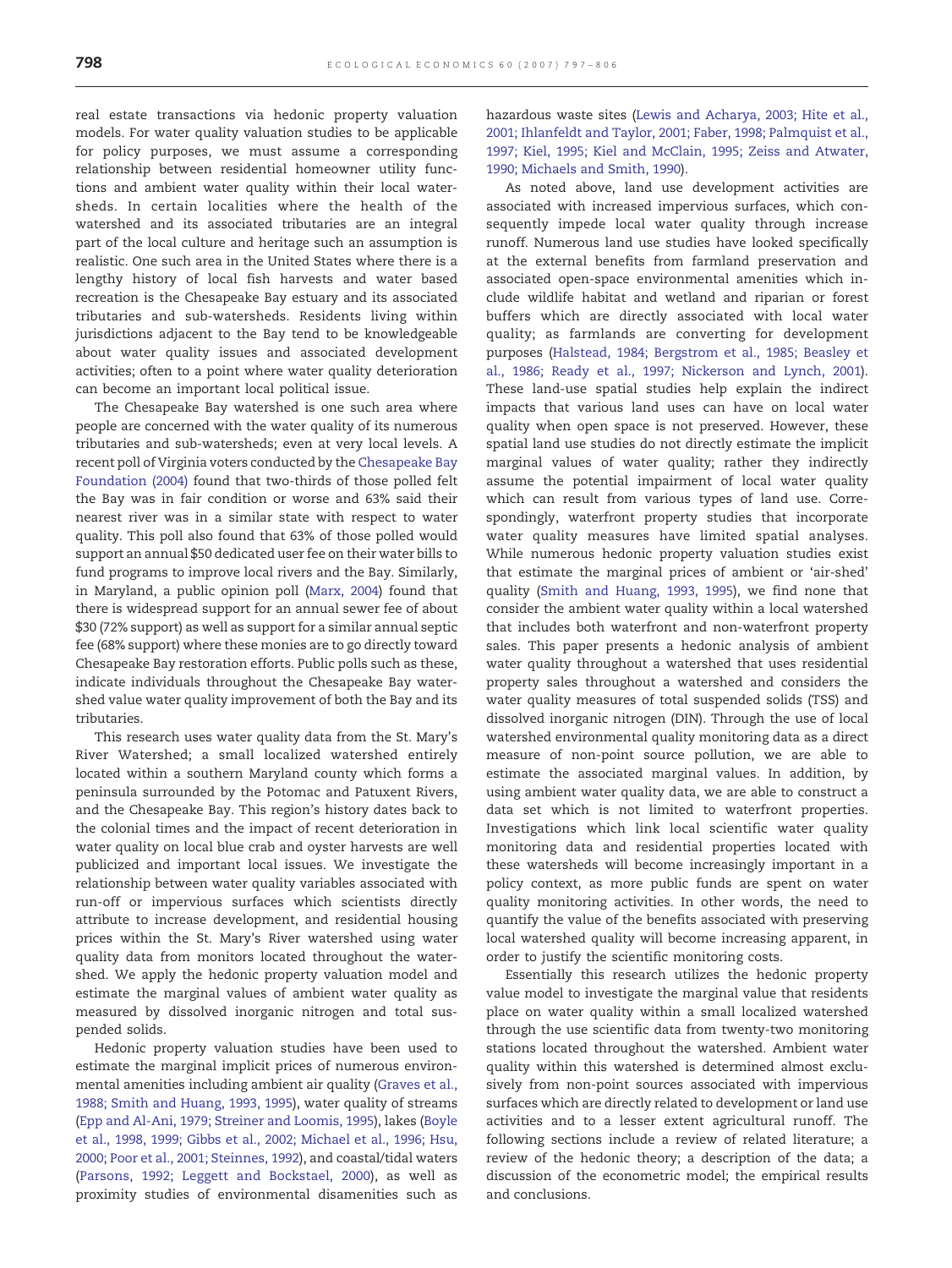#### 2. Related literature

There have been several hedonic property value studies that have concluded that water quality does influence waterfronthousing prices. Many of these studies find that the most significant water quality variables are those that can be perceived by the property purchaser and/or those that prohibit the use of water for recreational purposes. None of these studies consider the overall ambient water quality within a watershed including both waterfront and non-waterfront properties.

[Epp and Al-Ani \(1979\)](#page-8-0) studied waterfront residential properties located along small rivers and streams in Pennsylvania and found that pH levels low enough to limit recreational use do affect housing prices. They found that acidity from minerals and carbon dioxide, which affects pH levels, significantly influenced housing prices. In addition to testing individual water quality measures, Epp and Al-Ani performed regressions with a dummy variable that classified streams as clean or polluted based on standards set by the United States Environmental Protection Agency.

A series of studies throughout Maine, New Hampshire and Vermont found water clarity to significantly influence lakefront-housing prices [\(Boyle et al., 1998; Michael et al., 1996;](#page-8-0) [Gibbs et al., 2002; Hsu, 2000](#page-8-0)). The primary phenomenon affecting water clarity in the lakes studied was eutrophication. Eutrophication attributed to non-point source pollution results in increased algal growth and eventually leads to reduced water clarity and, correspondingly reduced dissolved oxygen. In the Maine lakes study, owners' perceptions of water clarity as well as Secchi disk readings were found to be significant throughout the 36 lakes examined in the study [\(Poor et al.,](#page-9-0) [2001](#page-9-0)). A similar study done in New Hampshire found that homeowners are concerned with water quality and that a one meter decrease in visibility led to a decrease in property value by up to 6% ([Gibbs et al., 2002\)](#page-9-0). A third study using Vermont lakes found that homeowners are willing to pay to prevent a decrease in water clarity and willing to pay to prevent an increase in weed density ([Hsu, 2000](#page-9-0)). [Boyle et al. \(1999\)](#page-8-0) completed both stages of the hedonic model for lake regions in Maine thereby estimating an inverse demand curve for quantity of water quality associated with lakefront property owners.

[Steinnes \(1992\)](#page-9-0) studied lakes in Northern Minnesota using continuous water clarity measures as opposed to dummy variables for clean and polluted, as was the case in the Epp and Al-Ani study. Using the value of unimproved residential lots, Steinnes found that water clarity, as measured by Secchi disk readings, was positive and significantly related to the sale price.

[Leggett and Bockstael \(2000\)](#page-9-0) used water quality data from monitoring stations; however their data set was limited to Chesapeake Bay coastal monitors and waterfront property sales. They also included in their model as explanatory variables, distance to nearest relevant major pollution point source and nearest sewage treatment plant. They found fecal coliform counts, a non-visual measure of water quality, to have a significant, negative effect on waterfront property values.

Land use has a direct impact on local watershed ecosystem services [\(Schueler and Holland, 2000\)](#page-9-0). When development activities remove forest and wetland buffers replacing them

with impervious surfaces, the result is a deterioration of surface water quality associated with increased run-off. Many economic studies indirectly investigate this impact on aquatic eco-systems by investigating the preservation of openspaces or non-developed (often agricultural) acreages that include critical aquatic habitats ([Nickerson and Lynch, 2001](#page-9-0)). However, these land use studies omit actual measures of water quality that are more direct measures of the impact of development activities on water resources. Residential development associated with the conversion of open-spaces is a major source of increased impervious surfaces and thus the deterioration of ambient water quality from increased run-off, making the hedonic property valuation model a logical choice for analyzing water quality within a watershed. This is of particular concern in local watersheds where development pressures are of greater concern than in areas where water quality is more directly related to intensively cropped agricultural lands or feedlots.

As previously noted, we found no hedonic property valuation studies that have directly investigated ambient water quality across a watershed including non-waterfront properties. There are, however, numerous hedonic property valuation studies regarding ambient air quality within airsheds [\(Chattopadhyay, 1999; Palmquist and Israngkura, 1999;](#page-8-0) [Zabel and Kiel, 2000](#page-8-0)). Each of these studies concluded that there is a significant relationship between the air quality measures such as total suspended particulates and sulfur dioxide, and housing prices. These air quality hedonic studies utilize air quality measures from monitoring stations located throughout the air-shed. Our investigation uses a hedonic property valuation model to estimate the marginal implicit prices of water quality from data recorded at twenty-two monitoring stations located throughout a small watershed in southern Maryland. This watershed-based approach allows our study to include approximately 1400 residential property sales, where only about 2% are actual waterfront properties.

#### 3. Hedonic property value model

There are two stages to the hedonic property valuation model. The first stage involves estimating the hedonic price function where the price of a residential property is regressed on its characteristics to determine the value consumers place on the characteristics that comprise the differentiated good ([Feenberg](#page-9-0) [and Mills, 1980](#page-9-0)).<sup>1</sup> Thus for an environmental hedonic model the first stage of the model estimates the marginal implicit

 $1$  For environmental quality studies, the typical hedonic price function includes housing (S), neighborhood (N) and environmental quality characteristics  $(E)$ , denoted as  $HP = f(S, N, E)$ . The coefficient estimates or the partial derivative of the hedonic price function with respect to any of the characteristics  $Q_i$ , represent the implicit prices of the characteristics of the differentiated good. For the linear functional form, the marginal implicit price from characteristic 'i' is calculated as  $\partial P/\partial Q_i = \beta_i$  and for the semilogarithmic functional form, the marginal implicit price from characteristic 'i' is calculated as  $\partial P/\partial Q_i = \beta_i P$ ; where 'P' is typically equal to the average housing price of the sample used to estimate the coefficient and Q is the quantity of any specific characteristic [\(Taylor, 2003\)](#page-9-0).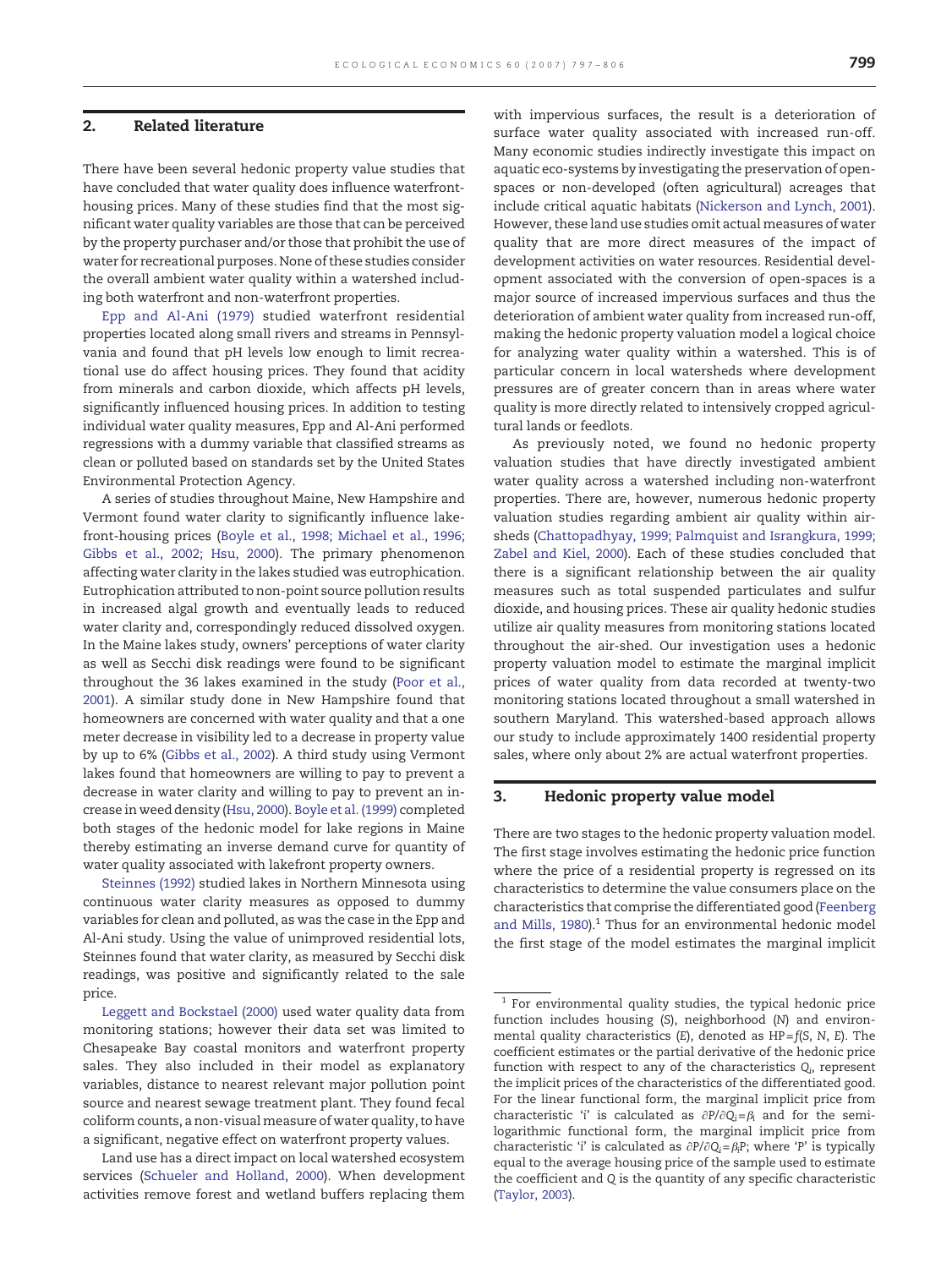<span id="page-3-0"></span>

Fig. 1 – Reference map.

prices of the specific environmental characteristic, which can then be used as the price variable in the second stage to estimate the demand equation for the characteristic. See [Freeman \(2003\)](#page-9-0) for details of the hedonic property valuation model for environmental goods. This research includes a stage one analysis wherebymeasures of ambient water quality along with other structural and neighborhood characteristics are used to estimate marginal implicit prices (MIPs).

Within this watershed analysis, the MIPs associated with the water quality variables are equivalent to the consumer's marginal willingness to pay for the associated marginal or per milligram per liter changes in TSS and DIN. For this localized watershed this value represents the amount a property owner would be willing to pay to avoid a one unit or milligram per liter change or decline in water quality as measured by TSS or DIN. Based on this value, total willingness to pay for a marginal change in water quality within the watershed would be equal to the sum of implicit prices across all property owners within the watershed who are impacted. For marginal changes of water quality within the watershed, a homeowner's willingness to pay would be equal to the change in the sale price of their property resulting from a change in water quality. A negative MIP would indicate a decline in property value associated with an increase in the TSS or DIN, which is

indicative of a deterioration in water quality. Therefore if local policy decisions regarding develop activities, adversely impact water quality within the watershed, the result would be a decline in welfare or net benefits associated with watershed amenities to the property owners within the watershed, as estimated by changes in total willingness to pay or property values.<sup>2</sup>

#### 4. The study area and data

The St. Mary's River watershed is located in St. Mary's County in Southern Maryland (see Fig. 1). No point sources pollute its waters and historically its only threat has been run off from local farms and occasional storm runoff. However, over the last few years with the expansion of the county's largest employer, the Patuxent River Naval Air Station, development and associated impervious surfaces and runoff have become an increasing threat to water quality. Beginning in the late 1990s, the Naval Air Station began to dramatically increase the number of people it employs [\(Maryland Dept. of Natural](#page-9-0)

<sup>2</sup> Such estimates of willingness to pay assume no transaction costs are associated with property sales.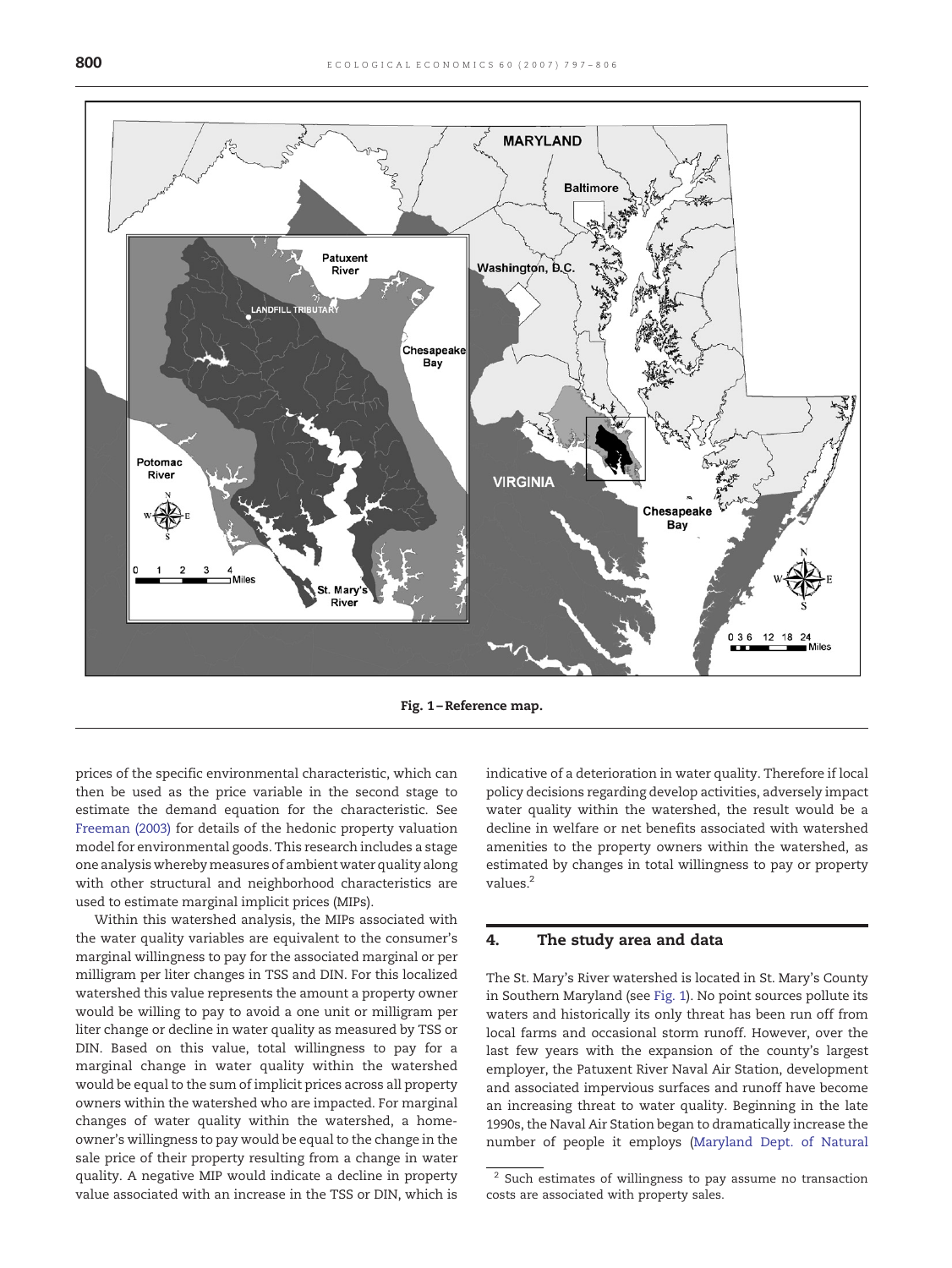[Resources, 2002](#page-9-0)). The rise in employment has led to the transformation of southern St. Mary's County. Residential and commercial development along with other associated infrastructure such as roadways and parking lots, have been constructed to accommodate the nine percent population increase from 1998 to 2003 [\(Maryland State Data Center, 2004](#page-9-0)). This development has led to an increase in the amount of impervious surfaces, which in turn, restricts the amount of rainwater percolating into the earth. Restricted absorption results in excess runoff that endangers small streams by overloading them with sediment during storm events.

The Patuxent River Naval Air Station is located in Lexington Park at the headwaters of the St. Mary's River watershed where the majority of the streams that feed the St. Mary's River are located (see [Fig. 2\)](#page-5-0). This combination of increased development and numerous ravines and small streams increases the potential for sediment to migrate through these streams and into the river. Biologists monitoring the St. Mary's River watershed warn of the dangers of development and have stated, "In a high discharge year, the water quality will deteriorate, degrading habitat and stressing estuarine organisms of both the watershed and estuary" [\(Paul and Tanner, 2002\)](#page-9-0). However, the value of these negative external costs has never been quantified.

County planners are aware of the effects of development and have taken measures to reduce its impact. They have established rural preservation areas, set a minimum for tidal and non-tidal wetland buffers and confined development to the major business district along State Route 235 within the town of Lexington Park, where the Patuxent River Naval Air Station is located ([Maryland Dept. of Natural Resources,](#page-9-0) [2002](#page-9-0); [Fig. 2](#page-5-0)). However, with increasing population pressures, the need for additional residential development appears inevitable.

As previously noted, the St. Mary's River watershed is located in the southern part of St. Mary's County along the western shore of the Chesapeake Bay, within a sub-watershed of the Potomac River [\(Fig. 1\)](#page-3-0). It is the largest watershed in St. Mary's County covering approximately 47,000 acres or about 73 square miles (about 15 miles in length by 5 miles wide). The watershed encompasses approximately one hundred miles of freshwater streams and approximately eight miles of tidally influenced river. The water quality throughout the watershed varies, with greater amounts of non-point pollution entering from the northern end in proximity of the largest town, Lexington Park. The southern portion of the watershed consists of primarily rural, farmlands and forests [\(Fig. 1\)](#page-3-0).

#### 4.1. Housing and neighborhood characteristics

The data set for this study includes 1377 residential property sales occurring within the St. Mary's River watershed over a period of 4 years between June 1, 1999 and May 31, 2003.<sup>3</sup> The

variable definitions and summary data are included in [Table 1.](#page-6-0) The property sale prices and characteristics were obtained from SpecPrint Inc., a real estate information collection company that compiles information for the Maryland State Department of Assessments and Taxation. Only arms-length sales of single-family residential properties were included in the data set. Thus we excluded sales that were noticeably below market value; typically listed as being sold for \$1 such as sales between family members. Monthly price indices were calculated from June 1999 to May 2003 using county housing price data from Metropolitan Regional Information Systems, Inc ([Real Estate Trend Indicator, 2004\)](#page-9-0). Using the monthly price indices the property sale prices were converted to January 2003 constant or real dollars.

In addition to the housing sale price and characteristics, each sale property was geo-coded allowing a GIS data set to be compiled. Census Block Group median income data were included as a spatial layer.<sup>4</sup> The GIS software ArcView was used to calculate each property's proximity to Gate One of the Patuxent Naval Air Station and to the county landfill located within the watershed. The location of property sales within the watershed, along with the location of the county landfill and Gate One of the Naval Air Station are illustrated on [Fig. 2.](#page-5-0)

#### 4.2. Environmental data

The water quality data were acquired from twenty-two (8 tidal and 14 non-tidal) water-monitoring stations located throughout the watershed. The water quality monitoring activities are part of the St. Mary's River Project conducted by the Biology Department at St. Mary's College of Maryland. The hedonic property value model uses annual averages for dissolved inorganic nitrogen (DIN) and total suspended solids (TSS) measured at each of the monitoring stations. Using Arc View, each property was assigned to the closest monitoring station (using a straight-line distance), and linked by the sale year to the corresponding yearly average of the closest monitor's water quality data. This procedure for assigning the water quality measures to each sale property from the closest monitoring station is consistent with hedonic property valuation studies within air-sheds ([Zabel and Kiel, 2000; Chattopadhyay, 1999;](#page-9-0) [Palmquist and Israngkura, 1999\)](#page-9-0).<sup>5</sup>

<sup>&</sup>lt;sup>3</sup> We estimated the hedonic price function including a set of categorical year dummy variables. The associated coefficient estimates were not significantly different from zero, so these variables were not included in the model. As such we found no indication of significant changes in real sales prices over the years included within our data set.

<sup>4</sup> We initially included education and ethnic variables in our models; however concerns regarding multicolinearity arose. The distance to the Gate variable does however capture some of the quality of life characteristics associated with the amenities and disamenities provide by Lexington Park, the major town located within the study area.

We also ran regressions including annual dummy variables, whose coefficient estimates were not significantly different from 0. Both of the coefficient estimates for the water quality variables (TSS and DIN) remained negative and significantly different from zero in the regressions which included the year dummy variables. A model lagging the water quality data by 1 year was also estimated, and the results were remarkably similar to those reported in this paper. We thus assume given our data set that the water quality patterns across monitoring stations and over the years included in the model are relatively stable.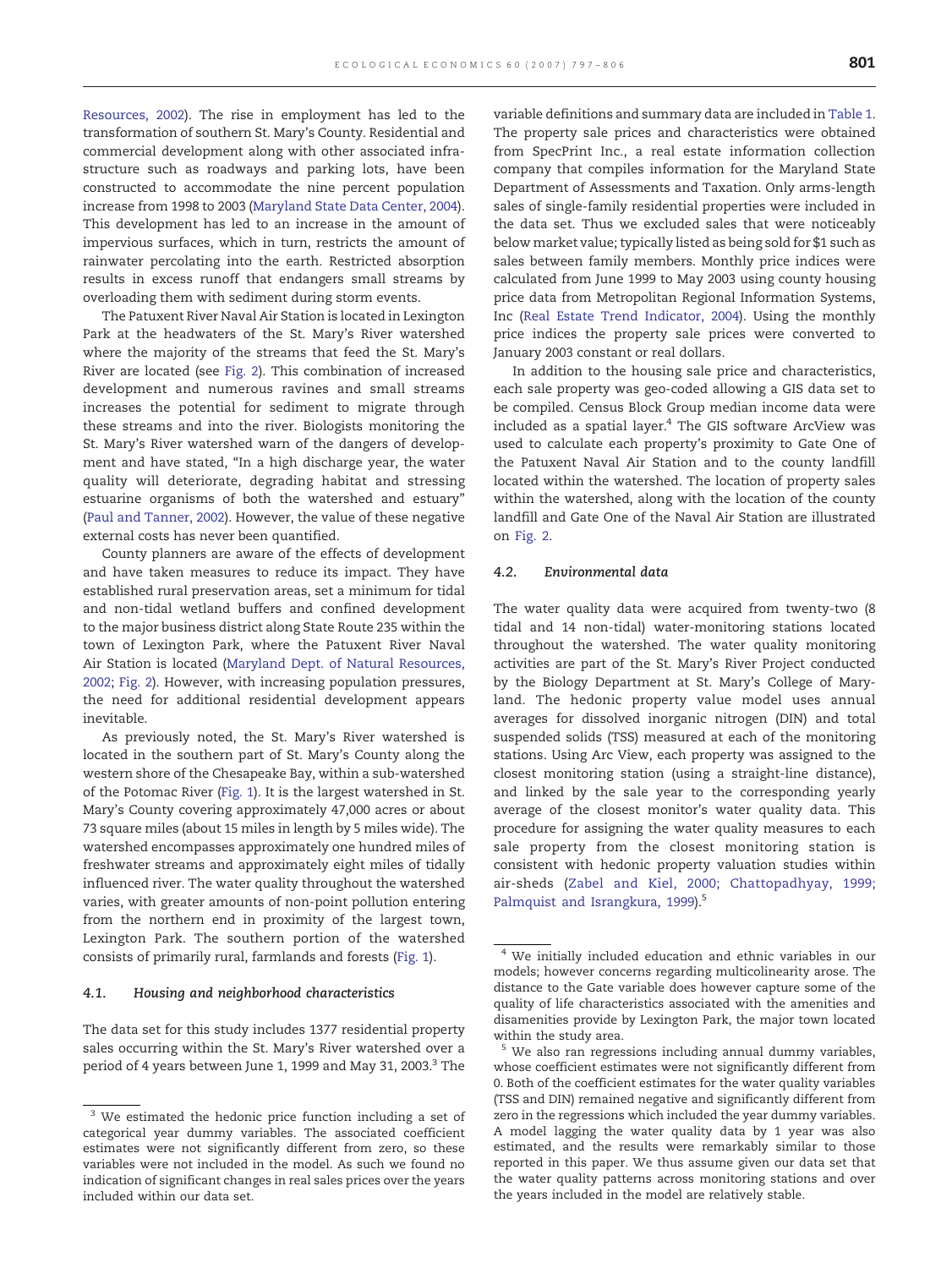<span id="page-5-0"></span>

Fig. 2 –The St. Mary's River watershed: property sales and monitoring station locations.

The average TSS and DIN data across the years used in this study are reported for each of the twenty-two monitoring stations (illustrated in Fig. 2) in [Table 2](#page-6-0). Using the average TSS and DIN measures across the entire watershed, those monitoring stations where water quality is worse than these averages are also indicated in [Table 2](#page-6-0). These data indicate that there is variation throughout the watershed with respect to water quality and that there are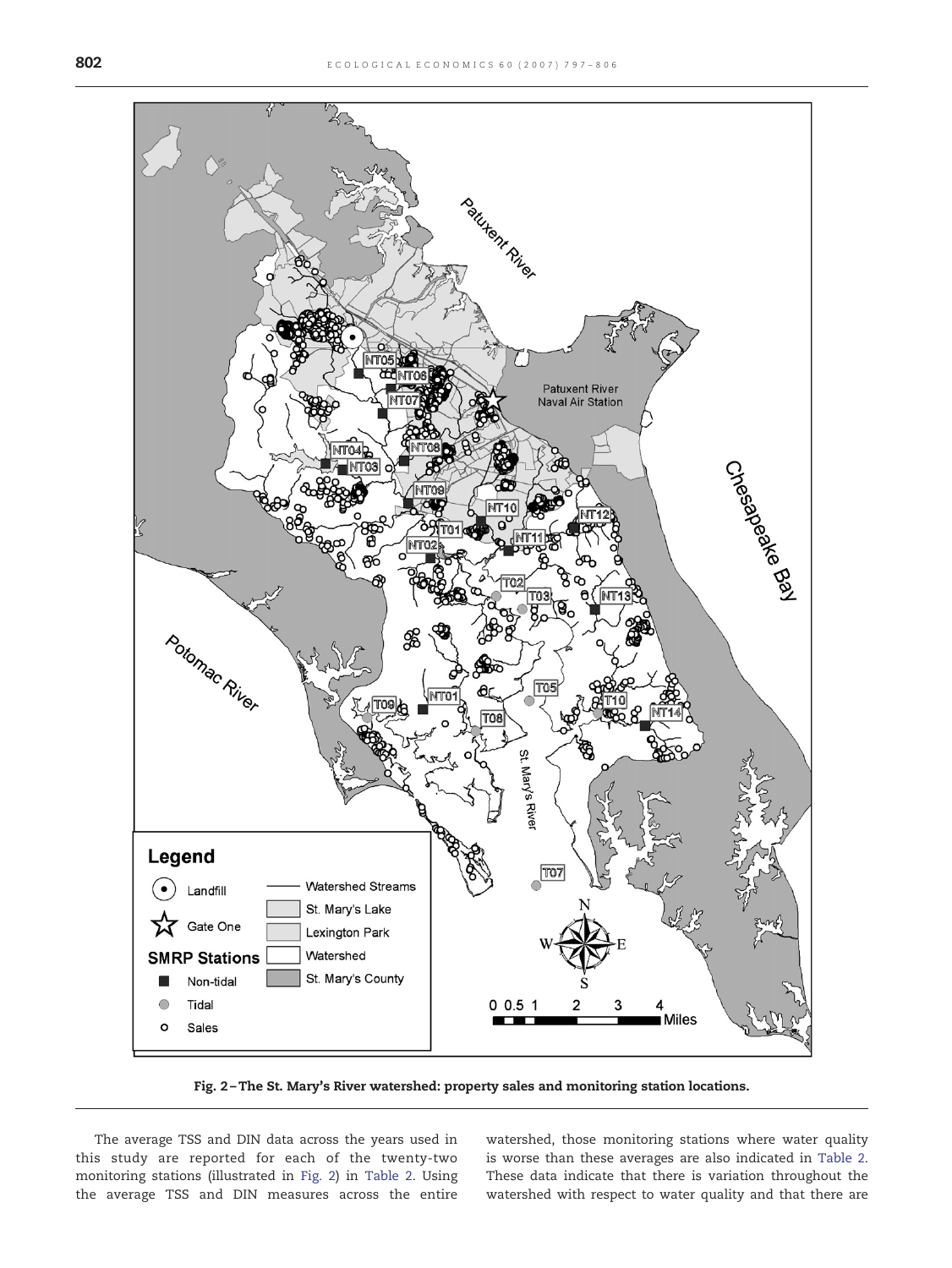<span id="page-6-0"></span>

| Table 1 – variable descriptions and expectations |                                                                                   |         |        |  |  |  |
|--------------------------------------------------|-----------------------------------------------------------------------------------|---------|--------|--|--|--|
| Name                                             | Description                                                                       | Mean    | S.D.   |  |  |  |
| LNREALPR                                         | Log of real price (January 2003 constant dollars)                                 | 12.122  | 0.452  |  |  |  |
| GARAGE                                           | Garage dummy $(=1$ if present, else $=0$ )                                        | 0.179   | 0.383  |  |  |  |
| <b>STORIES</b>                                   | Number of stories                                                                 | 1.662   | 0.460  |  |  |  |
| FIN_BASMT                                        | Finished basement dummy $(=1$ if present, else $=0$ )                             | 0.127   | 0.333  |  |  |  |
| PORCH                                            | Square footage of all porches and decks                                           | 192.38  | 195.70 |  |  |  |
| FIREPL                                           | Number of fireplaces                                                              | 0.289   | 0.466  |  |  |  |
| <b>BLDAREA</b>                                   | Building area in $ft^2$                                                           | 1991.33 | 756.90 |  |  |  |
| SQ_BLDAR                                         | Building area squared                                                             |         |        |  |  |  |
| <b>ACRES</b>                                     | Land area in acres (calculated to one hundredth of an acre)                       | 0.989   | 2.498  |  |  |  |
| <b>WTRFRT</b>                                    | Waterfront property dummy (=1 if waterfront property)                             | 0.023   | 0.148  |  |  |  |
| ADJ_WTFT                                         | Adjacent to waterfront dummy $(=1$ if adjacent to a waterfront property)          | 0.060   | 0.238  |  |  |  |
| LN_LDFL_DIS                                      | Natural logarithm of the distance to landfill (m)                                 | 8.569   | 0.785  |  |  |  |
| GATE_DIS                                         | Distance to gate one of Patuxent Naval Air Station (m)                            | 5711.7  | 3404.5 |  |  |  |
| MED_INC                                          | Median income of census block group                                               | 52761   | 9748   |  |  |  |
| <b>DINYEAR</b>                                   | Dissolved inorganic nitrogen (mg/L) for all 26 water-quality monitoring stations. | 0.626   | 0.405  |  |  |  |
| <b>TSSYEAR</b>                                   | Total suspended solids (mg/L) for all 26 water quality monitoring stations.       | 13.314  | 4.733  |  |  |  |

no apparent monitoring stations with a high prominence of poorer water quality.6

#### 5. Econometric model

Recall the goal of this research is to utilize the hedonic property value model to estimate the implicit values of ambient water quality within a watershed. We used the semi-logarithmic functional form to estimate the hedonic price function where the natural logarithm of the real sale price for each property 'i', is the dependent variable which is regressed on a set of structural characteristics (S), neighborhood characteristics (N), and environmental water quality characteristics (E). The natural logarithm of the real property sale price or the semi-log functional form, has been found to provide a better fit for hedonic data, which was also the case for our data set ([Palmquist, 1984; Taylor, 2003\)](#page-9-0).<sup>7</sup> The regression model estimated is as follows:

$$
LNREALPR_i = \alpha + \beta_{1i}S + \beta_{2i}N + \beta_{3i}E + \varepsilon_i
$$
\n(4)

where  $\alpha$ ,  $\beta_1$ ,  $\beta_2$ ,  $\beta_3$ , are the coefficients to be estimated and  $\varepsilon_i$  is a random error term. Summary statistics for the explanatory variables are given in Table 1. The structural characteristics that describe the physical characteristics of the house include: a garage dummy variable (GARAGE), number of stories (STORIES), a finished basement dummy variable (FIN\_BASMT), a porch/deck area variable (PORCH), number of fireplaces (FIREPL), the square footage of the building area (BLDAREA), and the squared building area (SQ\_BLDAR). Explanatory variables describing the land or lot characteristics include

the property acreage (ACRES), a waterfront dummy variable (WTRFRT) which indicates whether the sale property is a waterfront lot, and a dummy variable indicating if the lot is adjacent to a water-front property (ADJ\_WTFT). It is expected that the coefficient estimates for the following variables will be positively related to sales price: presence of a garage, number of stories, a finished basement, porch/deck area, number of fireplaces, and building area. We expect the square of the building area to be negative, indicating that the sales price increases with building area, at a decreasing rate.

| Table 2-Average water quality data by monitor<br>throughout the watershed |                     |                    |
|---------------------------------------------------------------------------|---------------------|--------------------|
| Monitoring station                                                        | Average             | Average            |
| ID number <sup>a</sup>                                                    | <b>TSS</b>          | <b>DIN</b>         |
| NT <sub>01</sub>                                                          | 14.075 <sup>b</sup> | $0.325^{b}$        |
| <b>NT02</b>                                                               | 14.1658             | 0.760 <sup>b</sup> |
| <b>NT03</b>                                                               | 11.652              | 0.151              |
| NT <sub>04</sub>                                                          | 12.294              | 0.100              |
| NT <sub>05</sub>                                                          | 11.272              | 0.956 <sup>b</sup> |
| NT <sub>06</sub>                                                          | 16.979 <sup>b</sup> | 0.941 <sup>b</sup> |
| NT07                                                                      | 10.772              | $0.465^{b}$        |
| NT <sub>08</sub>                                                          | $13.141^{b}$        | 0.339 <sup>b</sup> |
| <b>NT09</b>                                                               | 11.950              | 0.286              |
| <b>NT10</b>                                                               | 8.918               | 0.158              |
| <b>NT11</b>                                                               | 8.922               | 0.306              |
| <b>NT12</b>                                                               | 14.597 <sup>b</sup> | 0.723 <sup>b</sup> |
| <b>NT13</b>                                                               | 9.788               | 0.175              |
| <b>NT14</b>                                                               | $16.106^{b}$        | 0.326 <sup>b</sup> |
| T01                                                                       | 14.401 <sup>b</sup> | 0.270              |
| T <sub>02</sub>                                                           | 13.803 <sup>b</sup> | 0.082              |
| T <sub>03</sub>                                                           | $13.022^{b}$        | 0.103              |
| T05                                                                       | 11.885              | 0.108              |
| T07                                                                       | 13.077 <sup>b</sup> | 0.196              |
| <b>T08</b>                                                                | 13.589 <sup>b</sup> | 0.111              |
| T <sub>09</sub>                                                           | 14.774              | 0.102              |
| T <sub>10</sub>                                                           | 13.534              | 0.124              |
| Watershed minimum                                                         | 8.918               | 0.082              |
| Watershed maximum                                                         | 16.979              | 0.956              |
| Watershed average                                                         | 12.851              | 0.323              |

a See [Fig. 2](#page-5-0) for monitor locations throughout the watershed. b Indicates average water quality is below the overall watershed average levels (note: higher numbers indicate lower water quality).

 $^6$  Annual water quality data is used because monitoring activities at each station across the watershed did not occur at each station at the same times throughout each year. As discussed by [Taylor \(2003\),](#page-9-0) sample mean values are one method for dealing with independent variables with missing observations, as is the case in our data regarding month water quality data.

 $'$  A Box–Cox test was undertaken to test the hypothesis of linear versus the semi-log functional forms. The test statistic LAMBDA was equal to 0 indicating the semi-log functional form was a better fit for our data than the linear ([Maddala, 1992](#page-9-0)).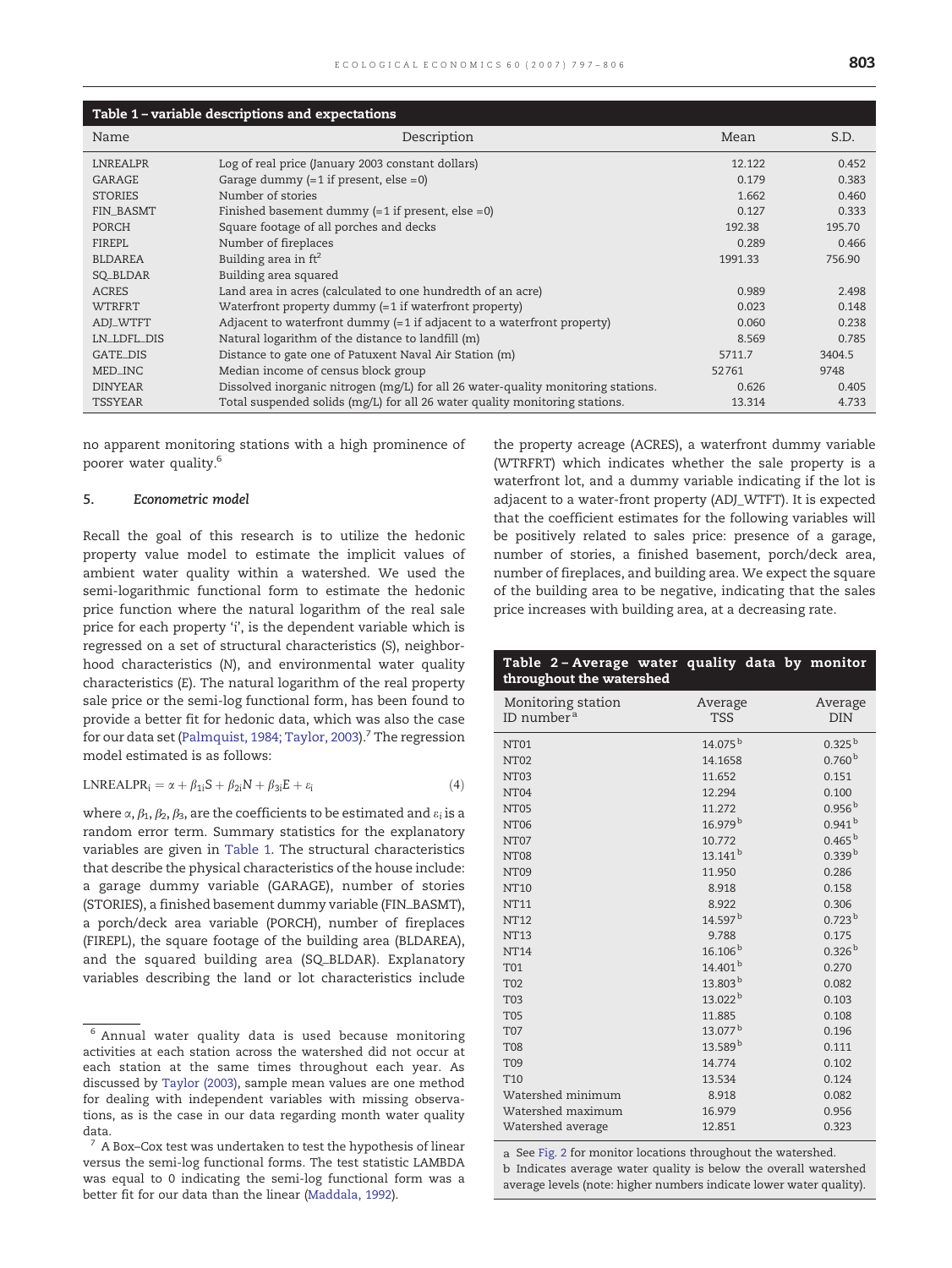<span id="page-7-0"></span>

| Table 3 - Regression results             |                                     |         |                                     |                                    |  |  |  |
|------------------------------------------|-------------------------------------|---------|-------------------------------------|------------------------------------|--|--|--|
| Variable                                 | Total suspended solids model        |         |                                     | Dissolved inorganic nitrogen model |  |  |  |
|                                          | Coefficient $(S.E.)^a$              | P-value | Coefficient (S.E.)                  | P-value                            |  |  |  |
| Constant                                 | 12.0715 (0.1735)                    | 0.0000  | 11.2034 (0.2149)                    | 0.0000                             |  |  |  |
| <b>GARAGE</b>                            | $0.0598$ (0.0311)                   | 0.0548  | $0.0658$ (0.0287)                   | 0.0216                             |  |  |  |
| <b>STORIES</b>                           | $0.1046^* (0.0355)$                 | 0.0032  | $0.1063$ (0.0324)                   | 0.0010                             |  |  |  |
| FIN_BASMT                                | $0.1096^* (0.0326)$                 | 0.0008  | $0.1171$ (0.0297)                   | 0.0001                             |  |  |  |
| PORCH                                    | $0.0004^*$ (0.00007)                | 0.0000  | $0.0004^*$ (0.00006)                | 0.0000                             |  |  |  |
| <b>FIREPL</b>                            | $0.0523***$ (0.0238)                | 0.0284  | $0.0472$ <sup>**</sup> (0.0217)     | 0.0297                             |  |  |  |
| <b>BLDAREA</b>                           | $0.0008^*$ (0.0001)                 | 0.0000  | $0.0008^*$ (0.0001)                 | 0.0000                             |  |  |  |
| SQ_BLDAR                                 | $-0.0000001^*$ (0.00000002)         | 0.0000  | $-0.0000001^*$ (0.00000002)         | 0.0000                             |  |  |  |
| <b>ACRES</b>                             | $0.0171^* (0.0051)$                 | 0.0007  | $0.0176^* (0.0052)$                 | 0.0008                             |  |  |  |
| <b>WTRFRT</b>                            | $0.6453$ (0.0947)                   | 0.0000  | $0.6358^*$ (0.0936)                 | 0.0000                             |  |  |  |
| ADJ_WTRFRT                               | 0.0511(0.0336)                      | 0.1282  | $0.0621***$ (0.0332)                | 0.0619                             |  |  |  |
| LN_LDFL_DIST                             | $-0.1121$ <sup>*</sup> (0.0137)     | 0.0000  | $-0.1398$ (0.0187)                  | 0.0000                             |  |  |  |
| GATE_DIST                                | $-0.000006(0.000005)$               | 0.2060  | $-.000003(0.000004)$                | 0.4374                             |  |  |  |
| MED_INC                                  | $-0.000003$ <sup>*</sup> (0.000001) | 0.0057  | $-0.000003$ <sup>*</sup> (0.000001) | 0.0074                             |  |  |  |
| <b>TSS</b>                               | $-0.0053$ <sup>**</sup> (0.0024)    | 0.0257  |                                     |                                    |  |  |  |
| <b>DIN</b>                               |                                     |         | $-0.0879$ <sup>*</sup> (0.0339)     | 0.0096                             |  |  |  |
| n                                        | 1231                                |         | 1376                                |                                    |  |  |  |
| F-statistics                             | 43.66                               | 0.0000  | 53.23                               | 0.0000                             |  |  |  |
| $R^2$                                    | 0.34                                |         | 0.35                                |                                    |  |  |  |
| a titled and considered and dead company |                                     |         |                                     |                                    |  |  |  |

a White's consistent standard errors are reported.

 $P < 0.001$ .

 $P < 0.01$ .

\*\*\*  $P < 0.05$ .

A number of neighborhood characteristics were included in the model. They include census tract median income (MED\_ INC), the distance to Gate One of the Patuxent River Naval Air Station (GATE\_DIS), and the natural log of the distance to the county landfill located within the northern part of the watershed (LN\_LDFL\_DIS). Distance to Gate One is included to control for distance to both the primary employer in the watershed and Lexington Park, the largest town within the watershed. It is expected that a closer distance would be desirable. However at the same time, proximity to the Air Station and the more commercial areas may be seen as a disamenity due to aircraft noise and increased traffic. In addition, it is expected that proximity of the residential properties to the landfill will have a negative influence on property values which would decline with distance from the landfill. We also expect median income to be positively related to housing prices.

The water quality measures included in the model are yearly averages of dissolved inorganic nitrogen (DIN) and total suspended solids (TSS). It is expected that high levels of total suspended solids and dissolved inorganic nitrogen will have a negative impact on sales prices, indicating compromised water quality associated with non-point source pollution, which is directly related to impervious surfaces associated with local land development patterns.

#### 6. Regression results

Given the cross sectional nature of our data set, we tested for heteroskedasticity and rejected the null hypothesis of homoskedasticity. As such we report White's consistent standard errors in our regression results (Table 3). Separate linear regression equations were estimated for each of the water quality variables. The regression results are presented in Table 3. <sup>8</sup> The coefficient estimates associated with the variables used to describe property characteristics (GARAGE, STORIES, FIN\_BASMT, PORCH, FIREPL, BLDAREA, ACRES, WTRFRT, and ADJ\_WTFT) all had the expected positive sign. The squared building area variable coefficient estimate was negative as expected, indicating that the relationship between sales price and building area is increasing at a decreasing rate. All of these coefficient estimates for the property characteristics were significantly different from zero.

The sign on the coefficient estimates for the distance to the primary employer or Gate One of the Naval Air Station is negative and not significantly different from zero. The signs on the coefficient estimates for the distance to the county landfill variables in both equations, were opposite of our initial expectations. The county landfill, which is found in the northeastern part of the watershed, is located along the same road as one of the largest and most desirable planned communities in this part of the county. Typically, living near a landfill is deemed undesirable because of potential environmental quality issues as well as truck traffic. However, this study's regression results indicate that proximity to the

<sup>8</sup> Approximately 2% of the property sales included in our analysis are waterfront properties. In an effort to confirm that these small numbers of sales were not driving the significant results with respect to the water quality variables, we estimated models including only non-waterfront property sales. The coefficient signs and levels of significance were very similar to the results when the waterfront sales were included; the coefficient estimates for the TSS and DIN variables were −0.0052 and −0.083, respectively, when the waterfront sales were excluded versus −0.0053 and −0.087 when the waterfront sales were included.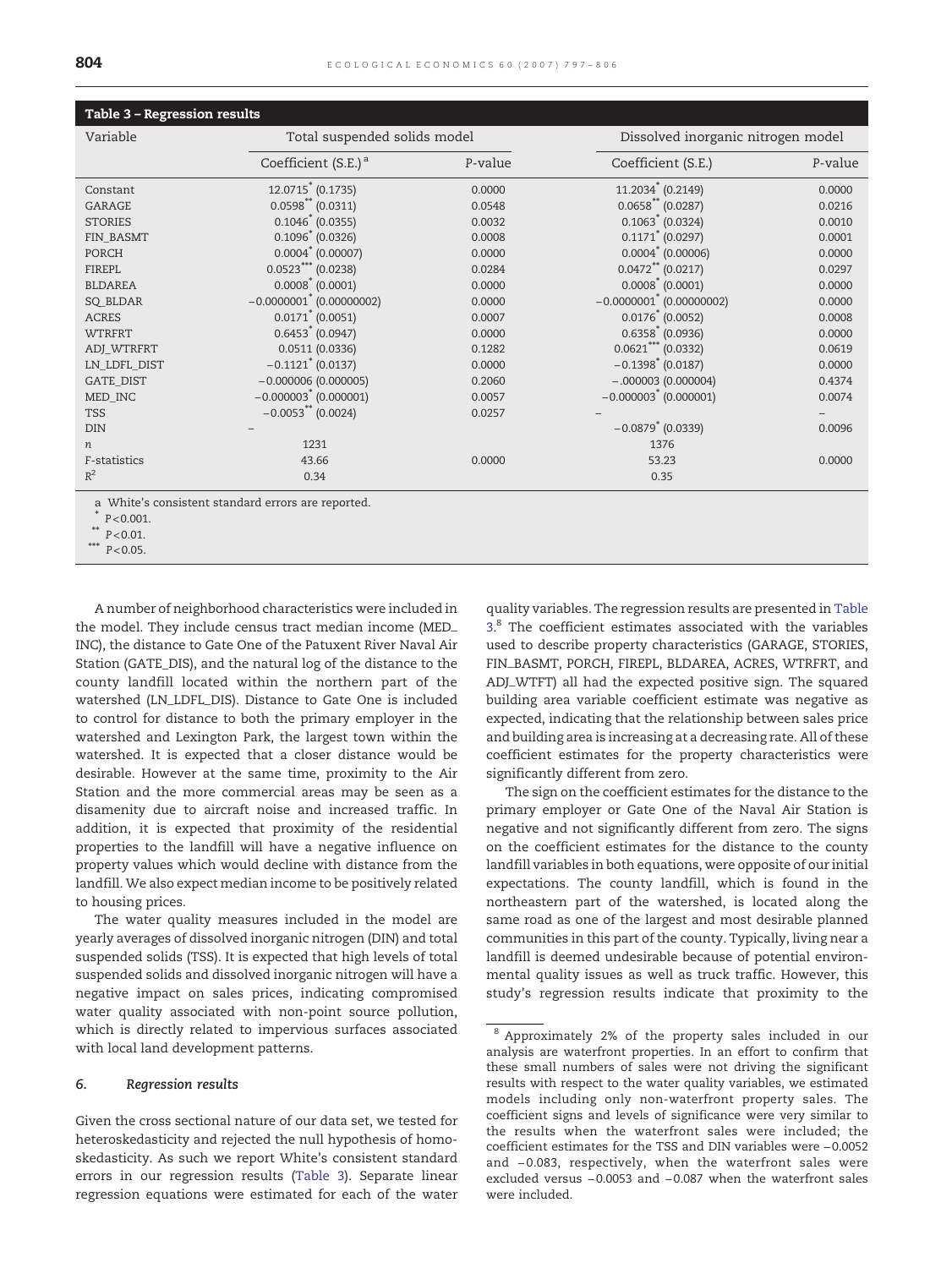<span id="page-8-0"></span>

| Table 4 - Marginal implicit prices                  |                 |                         |                                  |                                    |  |  |  |
|-----------------------------------------------------|-----------------|-------------------------|----------------------------------|------------------------------------|--|--|--|
| Water<br>quality<br>attribute                       | Sample<br>mean  | Coefficient<br>estimate | Average<br>sample<br>house Price | Marginal<br>implicit<br>price      |  |  |  |
| <b>TSSYEAR</b><br><b>DINYEAR</b>                    | 13.310<br>0.625 | $-0.0053$<br>$-0.0878$  | \$204,823<br>\$200,936           | $$1086$ <sup>a</sup><br>(\$17,642) |  |  |  |
| a Parentheses '()' indicate negative dollar values. |                 |                         |                                  |                                    |  |  |  |

landfill has an overall desirable effect. Median income was significant in each model; however, the negative sign of its coefficient was the opposite our expectations.

As previously noted, separate regression equations were estimated for each water quality variable. The coefficients for total suspended solids and dissolved inorganic nitrogen were of the expected negative sign and were significantly different from zero (see [Table 3](#page-7-0)). Recall that levels of TSS and DIN are associated with non-point source pollution or run-off resulting in part from development activities and associated impervious surfaces. Therefore, as TSS and DIN accumulate within the watershed, water clarity will be reduced.

Marginal implicit prices are calculated using mean residential sales prices for each specific model for TSS and DIN (see Table 4). The estimated models indicate that a one unit (mg/L) increase in total suspended solids (TSS) has a negative impact on average housing prices within the watershed of \$1086. Correspondingly, a one-unit change (mg/L) in the dissolved inorganic nitrogen, a water quality attribute that manifests itself as a contributor to eutrophication, also has a negative impact on average housing prices in the watershed of \$17,642. It is important to note that both the TSS and DIN units of measure are milligrams per liter. The ranges for the average water quality indicators across the monitoring stations within our sample are 8.918 mg/L to 12.851 mg/L for TSS and 0.082 mg/ L to 0.956 mg/L for DIN (see [Table 2](#page-6-0)). As such a one unit change in DIN would be indicative of a relatively large change in this water quality measure, thus the significantly larger marginal implicit price compared to TSS is to be expected.

The welfare policy implications of these results corroborate public opinion polls within Maryland that indicate residents are concerned with local water quality within tributaries and sub-watersheds of the Chesapeake Bay, as indicated by their willingness to pay annual fees to improve water quality. Local policy decisions that adversely impact water quality within the St. Mary's River watershed may result in a decline in welfare or net benefits to the local property owners within the watershed, in terms of changes in their total willingness-topay or property values. Given this study's significant results, it is important that the value of the benefits of maintaining local watershed environmental services, be included in land use planning decisions within the watershed.

#### 7. Conclusions

To our knowledge, this is the first hedonic property valuation model to estimate marginal implicit prices of ambient water quality for an entire local watershed using both waterfront and non-waterfront properties. It is important to note that the localized study area/watershed is located in a county adjacent to the Chesapeake Bay where the cultural heritage has

depended on water and water quality as it relates to commercial fish harvests as well as recreation. Public opinion polls have shown that homeowners in sub-watersheds of the Chesapeake Bay are both knowledgeable about water quality issues, and willing to pay for improvements. As such, the value of water quality changes should be incorporated into local land use planning and policy issues. The ambient water quality within this watershed depends largely on non-point source pollution sources, which is turn, are dependent directly on development or land use and associated impervious surfaces. This study provides estimates of the marginal values of ecosystem indicators that can be directly linked to development activities within a small local watershed, and thus, could potentially help regional planners who are responsible for weighing the costs (including environmental costs) with the benefits of additional development that will increase impervious surfaces within a watershed thereby impacting water quality. The significant ambient water quality variables included within this study are total suspended solids and dissolved inorganic nitrogen.

We have shown that ambient water quality within a small local watershed can significantly influence residential property values regardless of whether they are waterfront properties. As residential and commercial development continues to intensify in many areas, local land use planning as it relates to the monitoring of ambient water quality should be considered and incorporated into policy decision making. With regards to the St. Mary's River Watershed, which is currently considered one of the least environmentally compromised sub-watersheds of the Chesapeake Bay watershed, this research helps to quantify potential future environmental costs associated with additional development pressures and the associated increases in impervious surfaces, leading to increases in non-point source pollution.

#### REFERENCES

- Beasley, S.D., Workman, W.G., Williams, N.A., 1986. Estimating amenity values of urban fringe farmland: a contingent valuation approach. Growth Change 17, 70–78.
- Bergstrom, J., Dillman, B., Stoll, J., 1985. Public environmental amenity benefits for private land: the case of prime agricultural land. South. J. Agric. Econ. 17 (1), 139–149.
- Boyle, K.J., Lawson, S., Michael, H.J., Bourchard, R., 1998. Lakefront property owner's economic demand for water clarity in Maine LakesAgricultural and Forest Experiment Station. Miscellaneous Report, vol. 410. University of Maine.
- Boyle, Kevin J., Poor, P. Joan, Taylor, Laura O., 1999. Estimating the demand for protecting freshwater lakes from eutrophication. Am. J. Agric. Econ. 81 (5), 1118–1122.
- Chattopadhyay, S., 1999. Estimating the market demand for air quality: new evidence based on the Chicago housing market. Land Econ. 5 (1), 22–39.
- Chesapeake Bay Foundation, 2004. Virginians willing to pay for clean rivers and a clean bay. September 22, News Brief retrieved May 2005 for [http://www.cbf.org.](http://www.cbf.org)
- Epp, Donald J., Al-Ani, K.S., 1979. The effect of water quality on rural nonfarm residential property values. Am. J. Agric. Econ. 61 (3), 529–534.
- Faber, S., 1998. Undesirable facilities and property values: summary of empirical studies. Ecol. Econ. 24, 1–14.